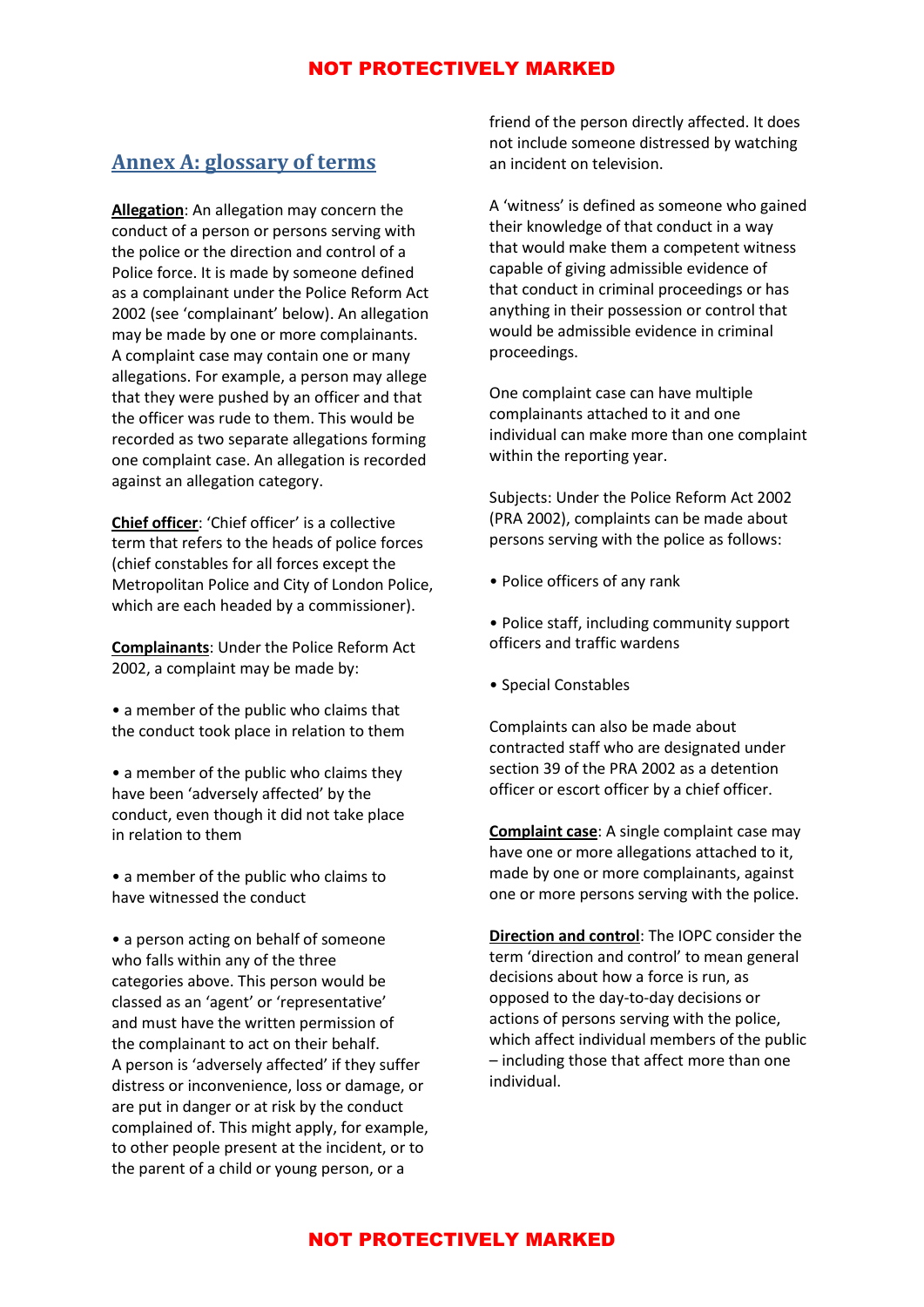**Disapplication**: Disapplication only applies to allegations linked to complaint cases received on or after 22 November 2012.

A full list of the allegation categories available and their definitions can be found in the IOPC's Guidance on the recording of complaints. There are certain circumstances in which a complaint that has been recorded by a police force does not have to be dealt with under the Police Reform Act 2002 (PRA 2002). For allegations linked to complaint cases received on or after 22 November 2012, this is called disapplication. It can only happen if certain circumstances apply:

• If more than 12 months have passed between the incident, or the latest incident, giving rise to the complaint and the making of the complaint and either no good reason for the delay has been shown or injustice would be likely to be caused by the delay.

• If the matter is already subject of a complaint made by or on behalf of the same complainant.

• If the complainant discloses neither their name and address nor that of any other interested person and it is not reasonably practicable to ascertain these.

• If the complaint is repetitious.

• If the complaint is vexatious, oppressive or otherwise, an abuse of the procedures for dealing with complaints.

• If it is not reasonably practicable to complete the investigation or any other procedures under the PRA 2002.

If the complaint was not required to be referred to the IOPC, the police force can carry out a disapplication. If the complaint was referred to the IOPC and the IOPC has either referred the complaint back to the force or determined the form of investigation, the force must apply to the IOPC for permission to carry out the disapplication.

**Disapplication appeal**: An appeal may be made to the relevant appeal body against the decision to disapply the requirements of the Police Reform Act 2002. There is no right of appeal where the complaint subject to the disapplication relates to direction and control or where the IOPC has given permission for the disapplication.

**Discontinuance**: A discontinuance ends an ongoing investigation into a complaint. It can only occur if certain circumstances apply:

- If a complainant refuses to co-operate to the extent it is not reasonably practicable to continue with the investigation.
- If the force decides the complaint is suitable for local resolution.
- If the complaint is repetitious.

• If the complaint is vexatious, oppressive or otherwise, an abuse of the procedures for dealing with complaints.

• If it is not reasonably practicable to proceed with the investigation.

If the complaint was not required to be referred to the IOPC, the police force can discontinue a local investigation; otherwise, they must apply to the IOPC for permission to discontinue the investigation. In the case of a supervised investigation, the police force has to apply to the IOPC for permission to discontinue the investigation.

**Discontinuance appeal**: An appeal may be made to the relevant appeal body against the decision by a police force to discontinue the investigation into a complaint. There is no right of appeal where the complaint subject of the investigation discontinued relates to direction and control, where the IOPC has given permission for the discontinuance or if the discontinuance is carried out by the IOPC in relation to a supervised investigation. Invalid appeals: There are a number of reasons why an appeal may be judged to be invalid. These are:

### NOT PROTECTIVELY MARKED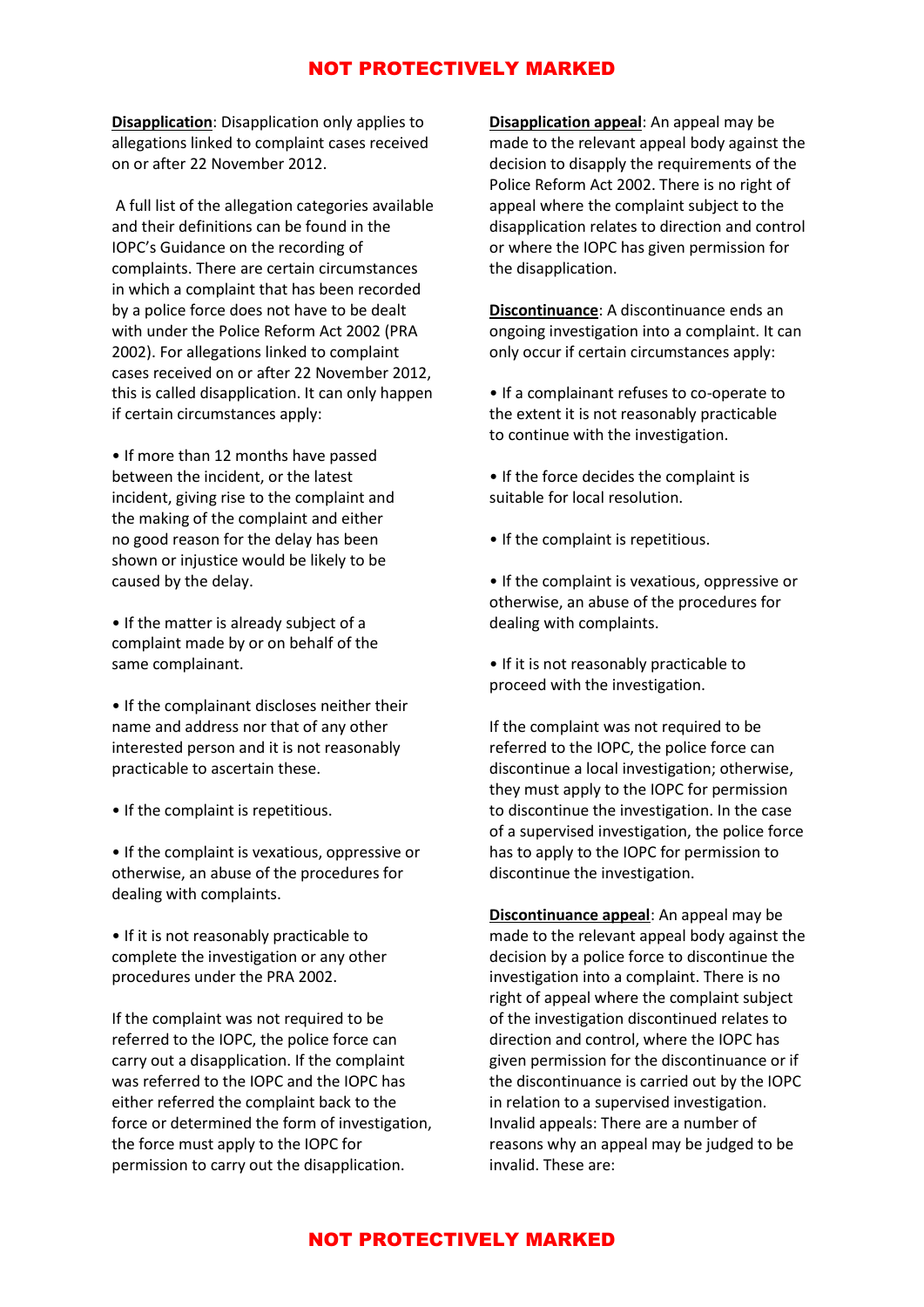• If the appeal is not complete. An appeal must be in writing and contain certain information such as the details of the complaint, the name of the police force whose decision is subject of the appeal and the grounds of appeal, although the relevant appeal body may still consider an appeal even if it does not consider the appeal complete.

• If there is no right of appeal. Only a complainant or someone acting on his or her behalf can make an appeal. If anyone else tries to, the appeal is invalid. An appeal must also follow a final decision in relation to a complaint from the force (or, in the case of non-recording where no decision has been made, at least 15 working days must have passed between the complainant making their complaint and submitting an appeal against the non-recording of that complaint).

• If the appeal is made more than 28 days after the date of the letter from the Police force giving notification of the decision (which is capable of appeal) to the complainant and there are no special circumstances to justify the delay. The right of appeal in relation to direction and control complaints is limited, as noted in the definition for each appeal type above; full details can be found in the IOPC's Statutory guidance.

**Dispensation**: Dispensation only applies to allegations linked to complaint cases received before 22 November 2012.

There are certain circumstances in which a complaint that has been recorded by a police force does not have to be dealt under the Police Reform Act 2002 (PRA 2002). For allegations linked to complaint cases received before 22 November 2012, this is called dispensation. It can only happen if certain circumstances apply:

• If more than 12 months have passed between the incident, or the latest

incident, giving rise to the complaint and the making of the complaint and either no good reason for the delay has been shown or injustice would be likely to be caused by the delay.

• If the matter is already subject of a complaint made by the same complainant.

• If the complainant discloses neither their name and address nor that of any other interested person and it is not reasonably practicable to ascertain these.

• If the complaint is repetitious.

• If the complaint is vexatious, oppressive or otherwise, an abuse of the procedures for dealing with complaints.

• If it is not reasonably practicable to investigate the complaint.

**Gross Misconduct:** A breach of the Standards of Professional Behaviour so serious that dismissal would be justified

**Investigation**: If a complaint is not suitable for local resolution, it must be investigated. This involves the appointment of an investigating officer who will investigate the complaint and produce a report detailing the findings about each allegation and any action to be taken as a result of the investigation. There are two different types of investigation referred to in the report:

• Local investigations: Are carried out entirely by the police. Complainants have a right of appeal to the relevant appeal body following a local investigation.

• Supervised investigations: Are carried out by the police under their own direction and control. The IOPC sets out what the investigation should look at (which is referred to as the investigation's 'terms of reference') and will receive the investigation report when it is complete. Complainants have a right of appeal

## NOT PROTECTIVELY MARKED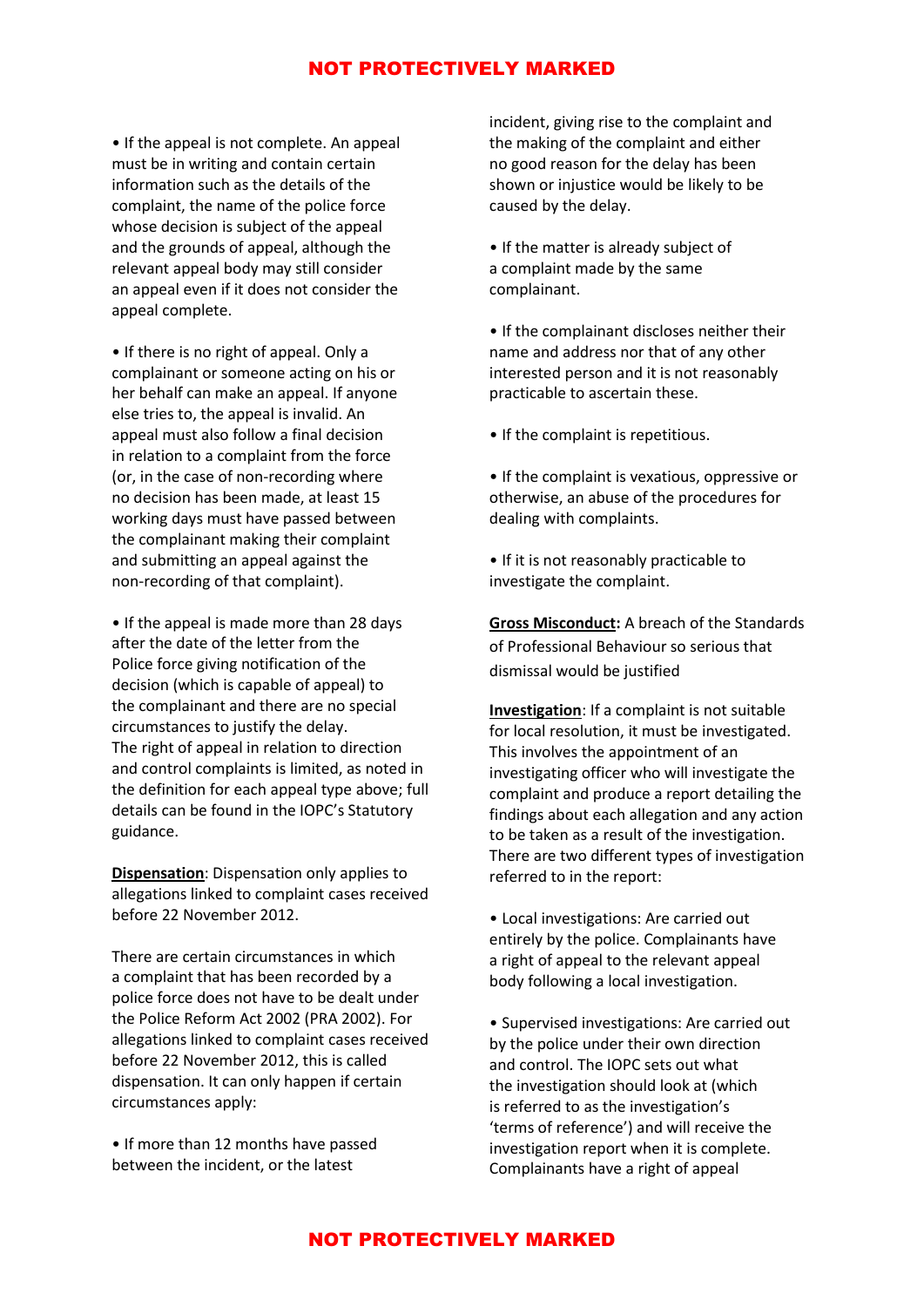to the IOPC following a supervised investigation.

**Investigation appeal**: This applies to all complaints investigated by the police force itself or where the investigation has been supervised by the IOPC. The complainant may appeal to the relevant appeal body on a number of grounds in relation to the investigation, which are set out in the 'findings' section of the report. There is no right of appeal in relation to the investigation of a direction and control complaint.

#### **Investigation outcomes**:

• **Unsubstantiated / Substantiated**: These are the outcomes of allegations that have been judged solely in terms of whether evidence of misconduct was found. This outcome will only apply to allegations linked to complaint cases recorded before 1 April 2010. As time progresses there will be fewer allegations with these outcomes.

• **Not upheld / Upheld**: As of 1 April 2010, police forces are expected to also record whether a complaint is upheld or not upheld. A complaint will be upheld if the service or conduct complained about does not reach the standard a reasonable person could expect. This means that the outcome is not solely linked to proving misconduct.

**Local Resolution**: For less serious complaints, such as rudeness or incivility, the complaint may be dealt with by local resolution. Local resolution is a flexible process that can be adapted to the needs of the complainant. A local police supervisor deals with the complaint, which might involve providing an explanation or information; an apology on behalf of the force; providing a written explanation of the circumstances and any action taken; or resolving the complaint over the counter or by telephone.

**Local Resolution appeal**: Complainants are entitled to appeal to the relevant appeal body against the outcome of a local resolution.

There is no right of appeal where the complaint locally resolved relates to direction and control.

**Management Action:** A way to deal with issues of misconduct other than by formal action. They can include improvement plans agreed with officers involved.

**Misconduct:** A breach of the Standards of Professional Behaviour

**Misconduct Hearing**: A type of formal misconduct proceeding for cases where there is a case to answer in respect of gross misconduct or where the police officer has a live final written warning and there is a case to answer in the case of a further act of misconduct. The maximum outcome at a Misconduct Hearing would be dismissal from the Police Service.

**Misconduct Meeting:** A type of formal misconduct proceeding for cases where there is a case to answer in respect of misconduct, and where the maximum outcome would be a final written warning.

**Non-recording appeal**: Under the Police Reform Act 2002, the police have a duty to record all complaints about the conduct of a serving member of the police or the direction and control of a police force.

Complainants have the right to appeal to the IOPC in relation to the non-recording of their complaint on a number of grounds. These are set out in the 'findings' section of the report. The appeal right in relation to direction and control complaints is limited; full details can be found in the IOPC's Statutory Guidance.

**Sub judice**: After recording a complaint, the investigation or other procedure for dealing with the complaint may be suspended because the matter is considered to be sub judice. This is when continuing the investigation / other procedure would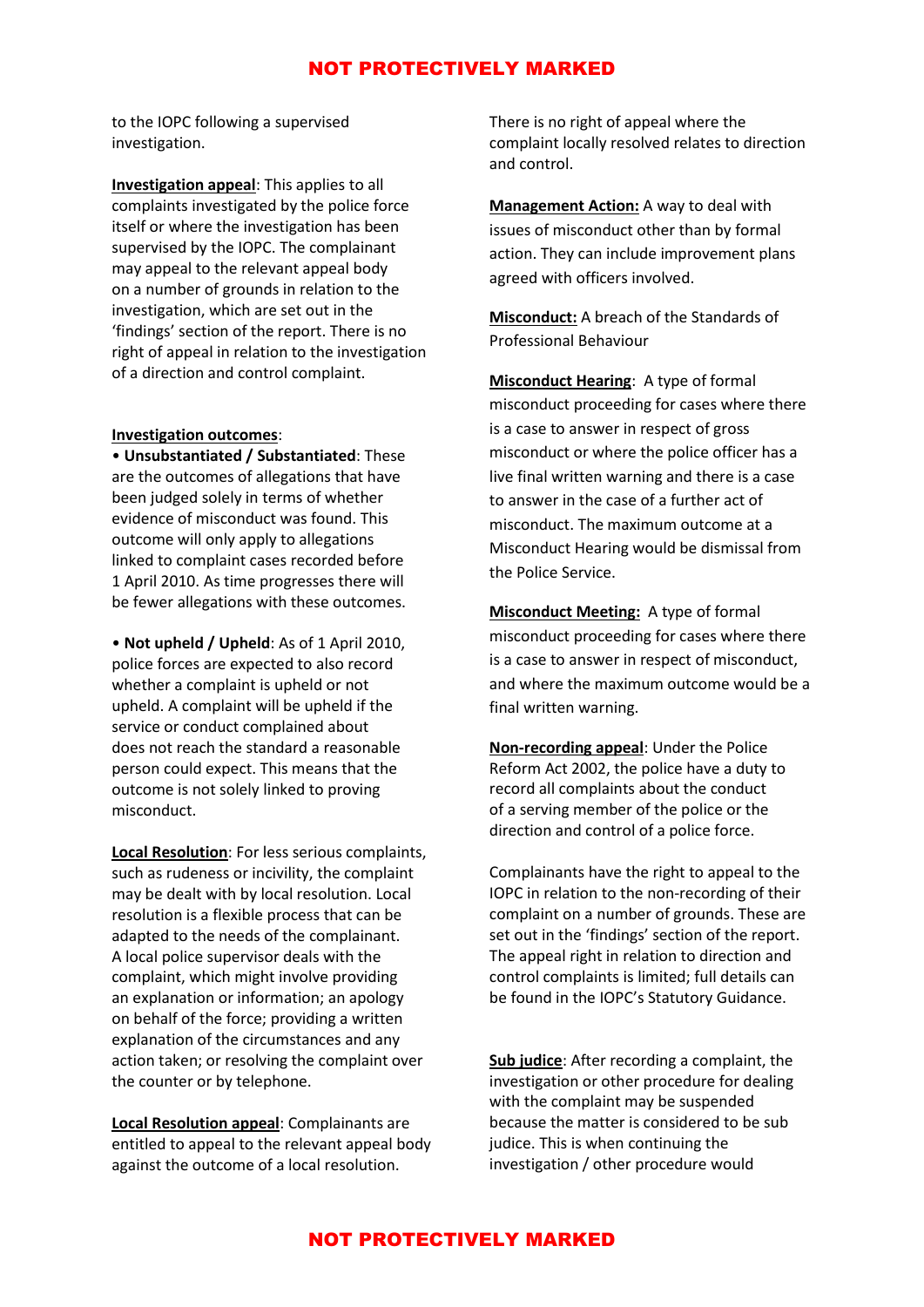prejudice a criminal investigation or criminal Proceedings. There are a number of factors Police forces should consider when deciding whether a suspension is appropriate. The complainant must be notified in writing when the investigation / other procedure into their complaint is suspended and provided with an explanation for the decision. A complainant has the right to ask the IOPC to review that decision.

### **Unsatisfactory Performance Procedures**

**(UPP):** Procedures which are available to deal with performance and attendance issues. They are not, as such, dealt with by Professional Standards, but by the Force's Human Resources Department.

**Withdrawn**: A complainant may decide to withdraw one or more allegations in their complaint or that they wish no further action to be taken in relation to their allegation/ complaint. In this case, no further action may be taken with regard to the allegation/ complaint.

#### **Police Terminology**

**AA:** Appropriate Authority

**ANPR:** Automatic Number Plate Recognition

**ATOC:** (Association of Train Operating Companies) agreements.

To be authorised to travel within the ATOC agreement warranted officers must sign to join the scheme and an agreed amount is taken from their wages at source. When they begin working at CoLP officers are provided with a warrant card which previously permitted travel on the over ground trains within a specific region in the south east of the UK. As long as the warrant card did not have the words 'Not for Travel' across it officers were considered to be in the ATOC agreement. This has since changed and officers now receive a Rail Travel card to be shown alongside their warrant card to confirm they are in the agreement.

Other forces have similar schemes including Essex Police who issues their officers in the

agreement with a travel card. This has to be shown with a warrant card. With both CoLP and Essex Police when officers leave the force, they are required to hand back both their warrant and travel cards. If they are transferring forces and required to travel by train the expectation would be that they would buy a train ticket on their first day before their new warrant card and now travel card are issued.

**BWV** : Body Worn Video

**CAD**: Computer Aided Dispatch

**CCJ:** County Court Judgement

**DPS:** Directorate Professional Standards (Metropolitan Police Service)

**DSI:** Death or Serious Injury

**ECD:** Economic Crime Directorate

**FI:** Financial Investigator

**HCP**: Health Care Professionals

**I&I:** Intelligence and Information Directorate

**IOPC:** Independent Office of Police Conduct

**MIT:** Major Investigation Team

**MPS:** Metropolitan Police Service

**NFA:** No Further Action

**Niche:** City of London Police Crime and Intelligence system

**NUT:** National Union of Teachers

**PCO**: Public Carriage Office

**PHV**: Private Hire Vehicle

**PMS**: Property Management System

**PNC: Police National Computer** 

**POCA:** Proceeds of Crime Act

# NOT PROTECTIVELY MARKED